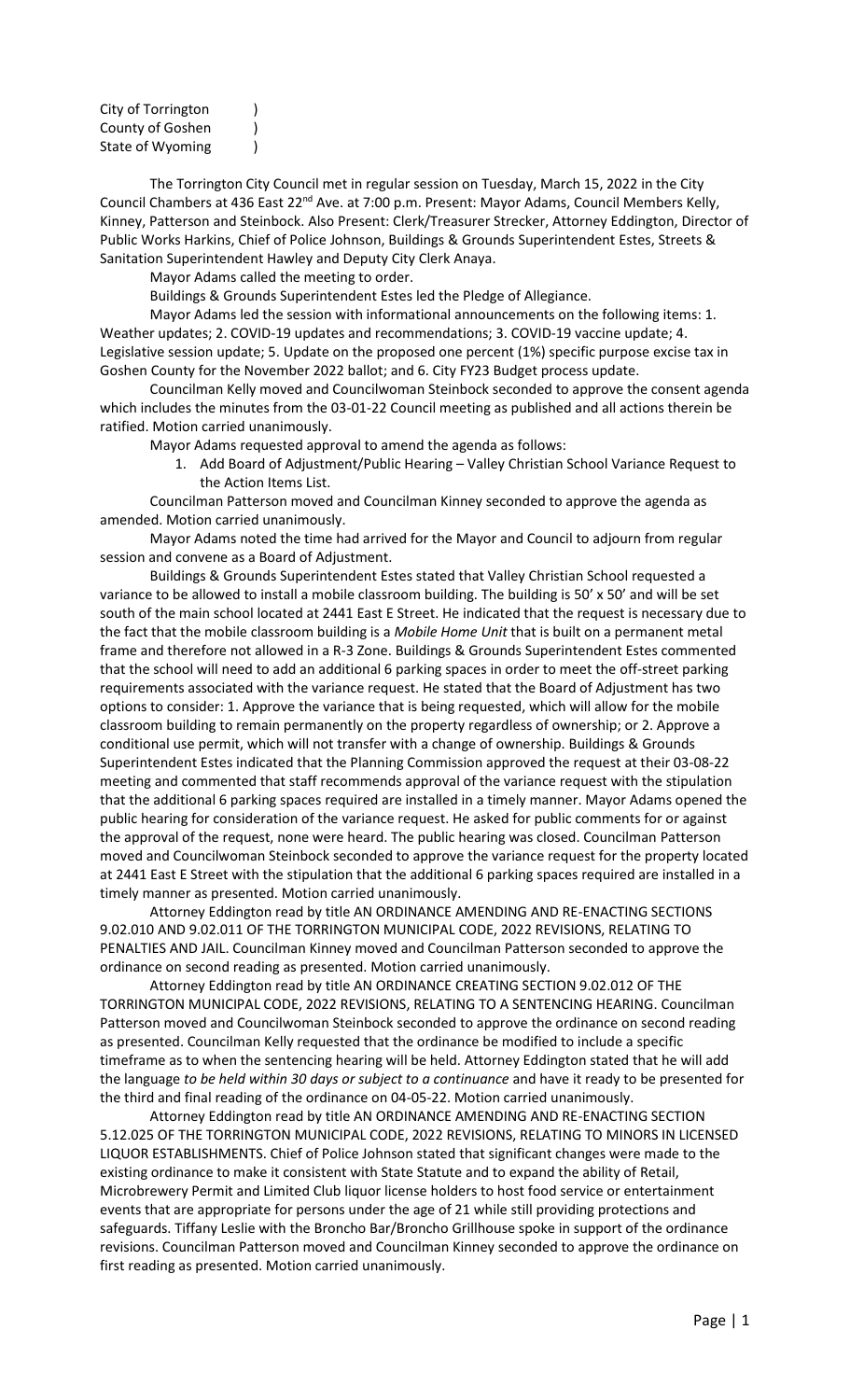Attorney Eddington read by title AN ORDINANCE AMENDING AND RE-ENACTING SECTION 9.36.020 OF THE TORRINGTON MUNICIPAL CODE, 2022 REVISIONS, RELATING TO RESTRICTIONS ON POSSESSING AND PURCHASING LIQUOR OR MALT BEVERAGES AND ENTRY INTO LIQUOR ESTABLISHMENTS. Chief of Police Johnson stated that the revisions that were made to the existing ordinance are in alignment with the amendments that were made to Section 5.12.025. He indicated that any person under the age of 21 who enters a liquor establishment in violation of the criteria and conditions set forth in Section 5.12.025 will be subject to citation. Councilwoman Steinbock moved and Councilman Patterson seconded to approve the ordinance on first reading as presented. Motion carried unanimously.

Attorney Eddington read by title AN ORDINANCE AMENDING AND RE-ENACTING SECTION 05.12.030 OF THE TORRINGTON MUNICIPAL CODE, 2022 REVISIONS, RELATING TO THE REGULATION OF HOURS OF OPERATION FOR LICENSED LIQUOR ESTABLISHMENTS. Chief of Police Johnson stated that the Sunday opening hours of operation were modified from 12:00 p.m. to 11:00 a.m. to accommodate liquor establishments that host televised sporting events and tour bus travelers. Councilman Kelly questioned how the statement that reads, "All liquor licensees shall clear the licensed building of all persons other than bona fide employees by 2:30 a.m./12:30 a.m.", addresses convenience stores that are open 24 hours a day. Chief of Police Johnson responded that that statement has generally not been viewed to apply to convenience stores because convenience stores engage in package sales for off premise consumption rather than sales for on premise consumption. Attorney Eddington indicated that the verbiage in question is outdated and needs to be updated. He commented that he will clarify the language in that specific portion of the ordinance to exempt package sale establishments from the clearing of the building requirement and have it ready to be presented for the second reading of the ordinance on 04-05-22. Councilman Kelly moved and Councilman Kinney seconded to approve the ordinance on first reading with the proposed amendment as presented. Motion carried unanimously.

Attorney Eddington read by title AN ORDINANCE AMENDING AND RE-ENACTING CHAPTER 8.28. OF THE TORRINGTON MUNICIPAL CODE, 2022 REVISIONS, RELATING TO THE REGULATION OF SOLID WASTE IN THE CITY OF TORRINGTON. Streets & Sanitation Superintendent Hawley stated that significant changes were made to the existing ordinance to allow the Torrington Police Department the ability to assist with the enforcement of violations of any of the provisions specific to this chapter. Chief of Police Johnson indicated that the animal burial section was expanded to include all buried waste and commented that several other sections in the chapter were amended to incorporate a modern language approach. Streets & Sanitation Superintendent Hawley stated that the biggest change made to the ordinance is in regard to windblown litter. He indicated that refuse that is lightweight and susceptible to being carried by the wind will be required to be contained in a sealed bag to prevent it from becoming windblown litter. Councilman Kinney moved and Councilman Kelly seconded to approve the ordinance on first reading as presented. Motion carried unanimously.

Attorney Eddington presented for approval a Business Lease Agreement between the City of Torrington and Cottonwood Country Club. He stated that all of the City's available golf cart parking spaces are full and indicated that the City is in need of some additional spaces to offer to individuals who are currently on a waiting list. Attorney Eddington commented that the Cottonwood Country Club has some free spaces that it is willing to lease to the City for a rental sum of 50% of the rental fee that the City receives from the sub-lessee. He stated that both parties involved will benefit by entering into the lease agreement and indicated that to begin with, the City is being offered 8 spaces to utilize. Councilwoman Steinbock moved and Councilman Patterson seconded to approve the Business Lease Agreement between the City of Torrington and Cottonwood Country Club as presented. Motion carried unanimously.

Director of Public Works (DPW) Harkins presented the bid results for the 2022 Seal Coat and Mark Pavement for Torrington Airport Project. He stated that staff recommends concurring with the Wyoming Department of Transportation's (WYDOT) recommendation to award the bid to Straight Stripe of St. George, Utah in the amount of \$109,341.50. DPW Harkins indicated that the project consists of seal coating and providing new pavement markings on Runway 10/28 (main runway), portions of the General Aviation Apron areas and Taxiways at the airport. He commented that WYDOT provides for this type of project for Wyoming Airports on a 4-year cycle. DPW Harkins stated that WYDOT prepares the plans and advertises the project for all airports in the cycle. He indicated that WYDOT's award recommendation is based on the overall low bidder for all of the airports. DPW Harkins commented that the project will be funded 90% by WYDOT and 10% by the City. Councilman Kinney moved and Councilman Kelly seconded to award the bid to Straight Stripe of St. George, Utah in the amount of \$109,341.50 as presented. Motion carried unanimously.

Attorney Eddington read Resolution No. 2022-04. Director of Public Works (DPW) Harkins stated that all bids received for the FY2020 Wastewater Pre-Treatment Facility Project exceeded the City of Torrington's available project funding, therefore additional project funding is needed. He indicated that the resolution authorizes the submission of an application to the State Loan and Investment Board for an increase to CW189 in the amount of \$3,500,000.00 for a new total loan amount of \$7,000,000.00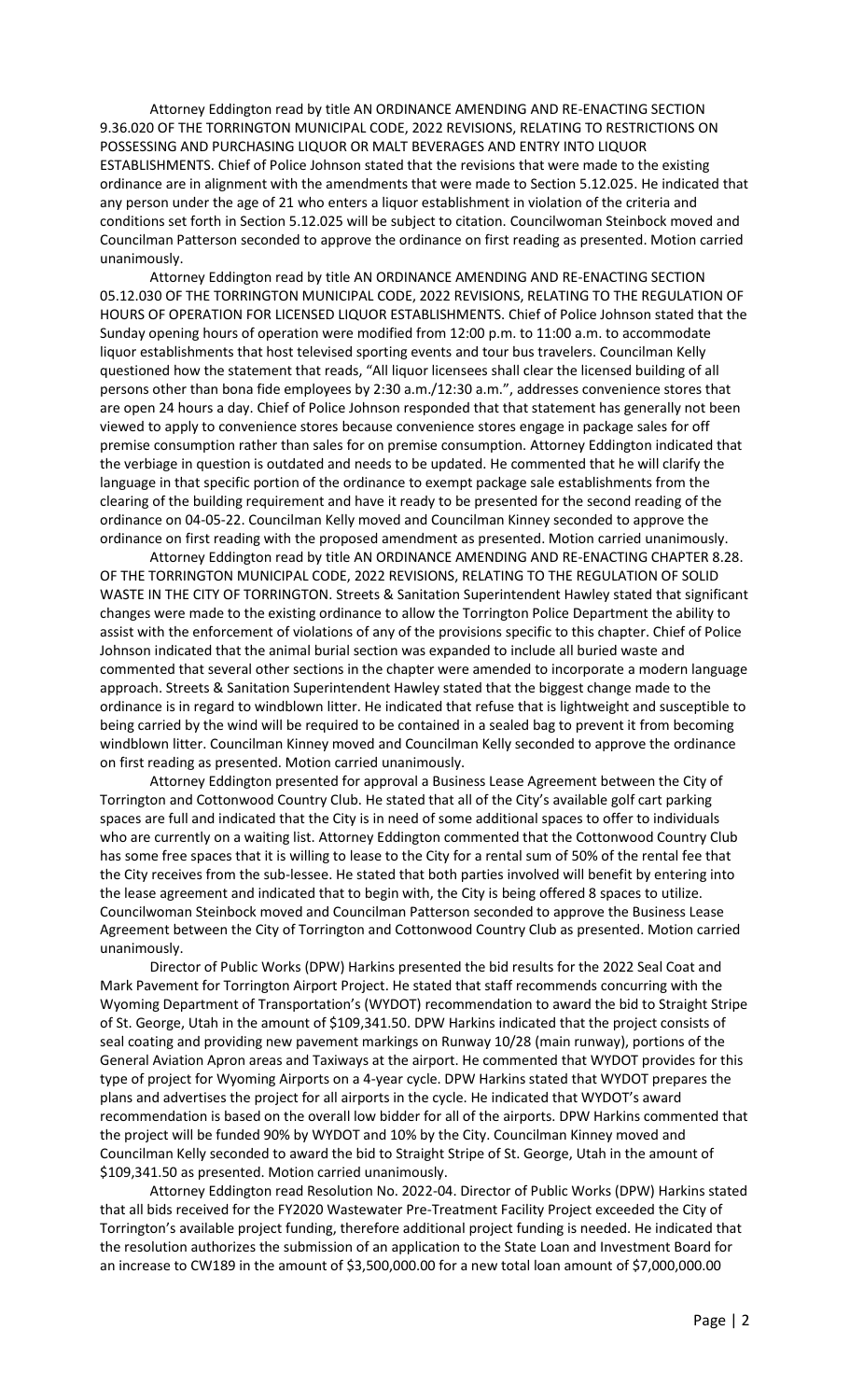through the State Revolving Fund. Councilwoman Steinbock moved and Councilman Kelly seconded to approve Resolution No. 2022-04 as presented. Motion carried unanimously.

Attorney Eddington read Resolution No. 2022-5. Clerk/Treasurer Strecker stated that the resolution authorizes and ratifies the supplemental application and award of State Homeland Security Program grant funding in the amount of \$14,562.00 for the purchase of (2) P-25 compliant base radios for the Torrington Central Dispatch location and (1) P-25 compliant portable radio for the Torrington Police Department. Councilman Kinney moved and Councilman Patterson seconded to approve Resolution No. 2022-5 as presented. Motion carried unanimously.

Clerk/Treasurer Strecker presented for approval the 2022 Power Cost Adjustment (PCA). She stated that a PCA allows the City to keep up with the cost of wholesale power and electrical rates. Clerk/Treasurer Strecker commented that the proposed 2022 PCA has been filed with the Public Service Commission (PSC) and is pending approval. She indicated that the proposed PCA will result in an increase of \$0.001707 in electrical rates that will go into effect as of 04-01-22. Councilman Patterson moved and Councilwoman Steinbock seconded to approve the 2022 Power Cost Adjustment (PCA) as presented. Motion carried unanimously.

The bills from 03-02-22 to 03-15-22 were presented for payment. Councilman Kelly moved and Councilman Kinney seconded to approve the bills for payment as presented. Motion carried unanimously.

Mayor Adams asked for public comments, questions or concerns.

Buildings & Grounds Superintendent Estes expressed his sincere appreciation to the Torrington Rotary Club for the recent walking path improvements that they funded, and commended Streets & Sanitation Superintendent Hawley and his crew for the excellent job that they did cleaning and back filling after the completion of those improvements.

Councilman Kelly commended Animal Control Officer Shinost on the hard work that she and volunteers completed on the new cattery expansion at the Waggin' Tails Shelter.

Fire Chief Petsch stated as a reminder that a Push-In Ceremony for the new aerial structure fire truck (ladder truck) is scheduled to take place on 03-18-22.

Councilman Kinney moved and Councilwoman Steinbock seconded that there being no further business to come before the Mayor and Council to adjourn at 8:20 p.m. Motion carried unanimously.

The following bills were approved for payment: 73050 MUNICIPAL ENERGY AGENCY OF NE wholesale power 423142.19;73051 CENTURYLINK data lines 2335.92;73052 DRAVES, REBECCA deposit refund 45.87;73053 HOOD, LISA deposit refund 2.89;73054 WILLIAMSON, VICTOR reimb-work boots 173.65;73055 A & C SHEET METAL sheet metal 28.23;73056 ABSOLUTE SOLUTIONS radio repairs,battery packs 615.46;73057 ACCUSCREEN MOBILE DRUG TESTING SERVICES rapid screen drug tests 84.00;73058 AJS SODA SHOP LLC gift cards 240.00;73059 ASSUREDPARTNERS CAPITAL INC. general liability insurance renewal 2175.00;73060 AT BATTERY CO INC. sealed lead acid batteries,high rate agm batteries 1584.56; 73061 BJ WELDING AND MACHINING SERVICES LLC water truck repairs 1131.60;73062 CASELLE INC. contract support & maint 1990.00;73063 CASPER COLLEGE Spring 2022 WAMCAT registration 300.00; 73064 SARGENT DRILLING CO Well #16 Project-retainage 8724.50;73065 CENTURY LUMBER CENTER percussion bit,reducing hex bushing,union,adapters,strike anchors,surge protector,compression sleeve, elbow,galv hanger iron,plumbing nipples,coupling,o-ring,screw eye lag,lag shields,concrete mix,paint, tray liner,paint thinner,roller covers,window scraper,pour & store paint can lid,hydrant,filters,galv bushing,nipple & street elbow,vinyl letters/numbers,cable ties,marker,triple expanding foam,mop, shovel,push broom,wheelbarrow,extension cord,lock spring snaps 599.11;73066 CENTURY LUMBER CENTER bulbs,door grills,bottle brush,ice scraper,coat rack,mats,paneling,floor squeegee,frp outside corner 475.24;73067 CITYSERVICEVALCON LLC jet fuel 16954.48;73068 CONNECTING POINT copier allinclusive service contracts 453.27;73069 CONTRACTORS MATERIALS INC. inverted paint,poly straps, traffic cones,cloth vacuum filter 753.90;73070 CRESCENT ELECTRIC SUPPLY CO LED replacement light 148.76;73071 CULLIGAN WATER CONDITIONING OF TORRINGTON water dispenser rentals,water 146.30; 73072 CUMMINS SALES AND SERVICE harness kit 166.45;73073 DIVERSIFIED SERVICES INC. cleaning services 335.00;73074 ECI LLC 2021 Ambulance Standby Generator-retainage 6285.40;73075 EMERGENCY MEDICAL PRODUCTS INC. ferno restraint,combitube 211.96;73076 ENERGY LABORATORIES INC. lab testing 508.50;73077 FLOYD'S TRUCK CENTER INC. window/seat repair,repair parts 161.78; 73078 FR CLOTHING & SUPPLY fire rated insulated jacket & vest 384.96;73079 FRESH FOODS donuts/ juice-municipalities meeting 41.40;73080 FRITZLER, LARRY & DEBORAH pump septic tanks 356.00;73081 PRO QUALITY PEST CONTROL rodent control 130.00;73082 GOSHEN CO ECONOMIC ¼ cent sales tax, monthly contribution 19466.48;73083 GOSHEN DIESEL SERVICE evaluation w/ scanner,clear codes 130.00;73084 GREATAMERICA FINANCIAL SERVICES CORP copier leases 356.00;73085 USABLUEBOOK clamp-on meter,chlorine dispenser refills/test,pH buffer pack 828.21;73086 HOTLINE ELECTRICAL SALES & SERVICE LLC meters 29928.00;73087 HUB INTERNATIONAL MOUNTAIN STATES LIMITED auto/ commercial property insurance 35761.75;73088 IDEAL LINEN/BLUFFS FACILITY SOLUTION mats,scrapers, sam dust/energy fees,sam garment fees,sam linen,coveralls,towels,mops 681.19;73089 INDUSTRIAL DISTRIBUTORS washers,bolts 19.64;73090 J HARLEN CO INC. fire rated pants/hoodie 449.20;73091 JAMES A. EDDINGTON PC City Attorney,extended hours 9242.50;73092 KATH BROADCASTING CO LLC